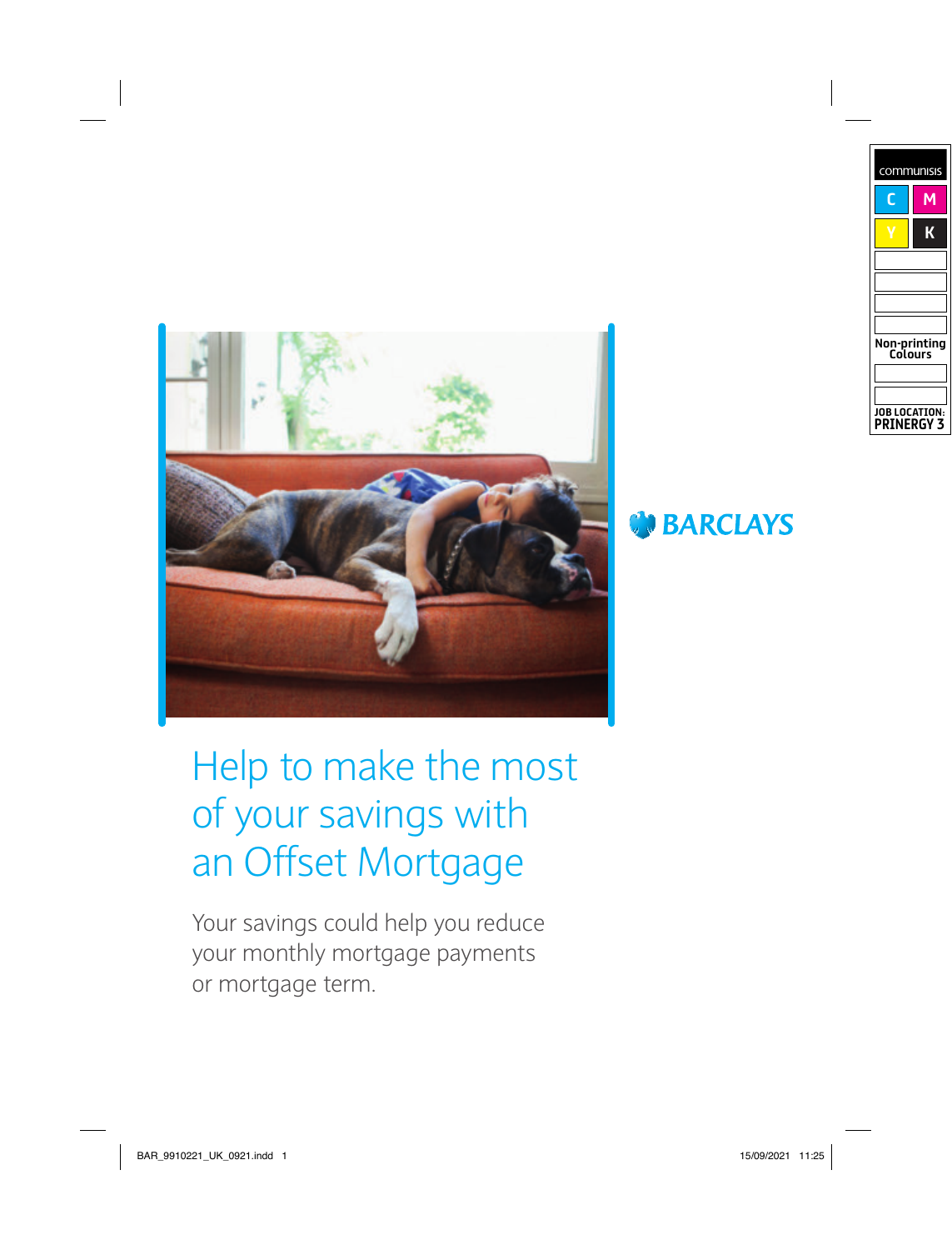## What is an Offset Mortgage?

Very simply described, an Offset Mortgage is a way of using the credit balances in your Barclays savings and Barclays current accounts to help reduce the mortgage balance you are charged interest on.

By linking your savings to your mortgage, you can make your money work harder.

Any savings and current accounts you choose to link to an Offset Mortgage will not earn interest, but the more you hold in them, the more mortgage interest you will save. As interest is calculated daily^, even savings held for a few days will reduce the mortgage interest charged. You can still have instant access to your savings whenever you want as they are not part of the mortgage loan.

#### **Secure and trusted brand**

Barclays is one of the UK's leading mortgage providers and one of the first to introduce Offset Mortgages to the UK so you can be confident in your choice.

#### **What interest rate will I pay?**

All Barclays Offset Mortgages are tracker mortgages and so the interest rate is variable. Most of our trackers change in line with the Bank of England Base Rate (BEBR)\*\* which is a variable rate set by the Bank of England. Current rates are available online, on the telephone, or you can find out more from a Barclays Mortgage Advisor.

\*\* The Bank of England Base Rate is a variable rate which can go up or down.

#### **YOUR HOME MAY BE REPOSSESSED IF YOU DO NOT KEEP UP REPAYMENTS ON YOUR MORTGAGE.**

^Deposits and withdrawals made over non-working days or after cut-off times on working days are calculated from the next working day. Our working days are generally Monday to Friday except public holidays. Different types of payment instructions have different cut-off times, which are the latest time on any day that we can start processing a payment. You can find out the cut-off times by asking us in branch or on the phone.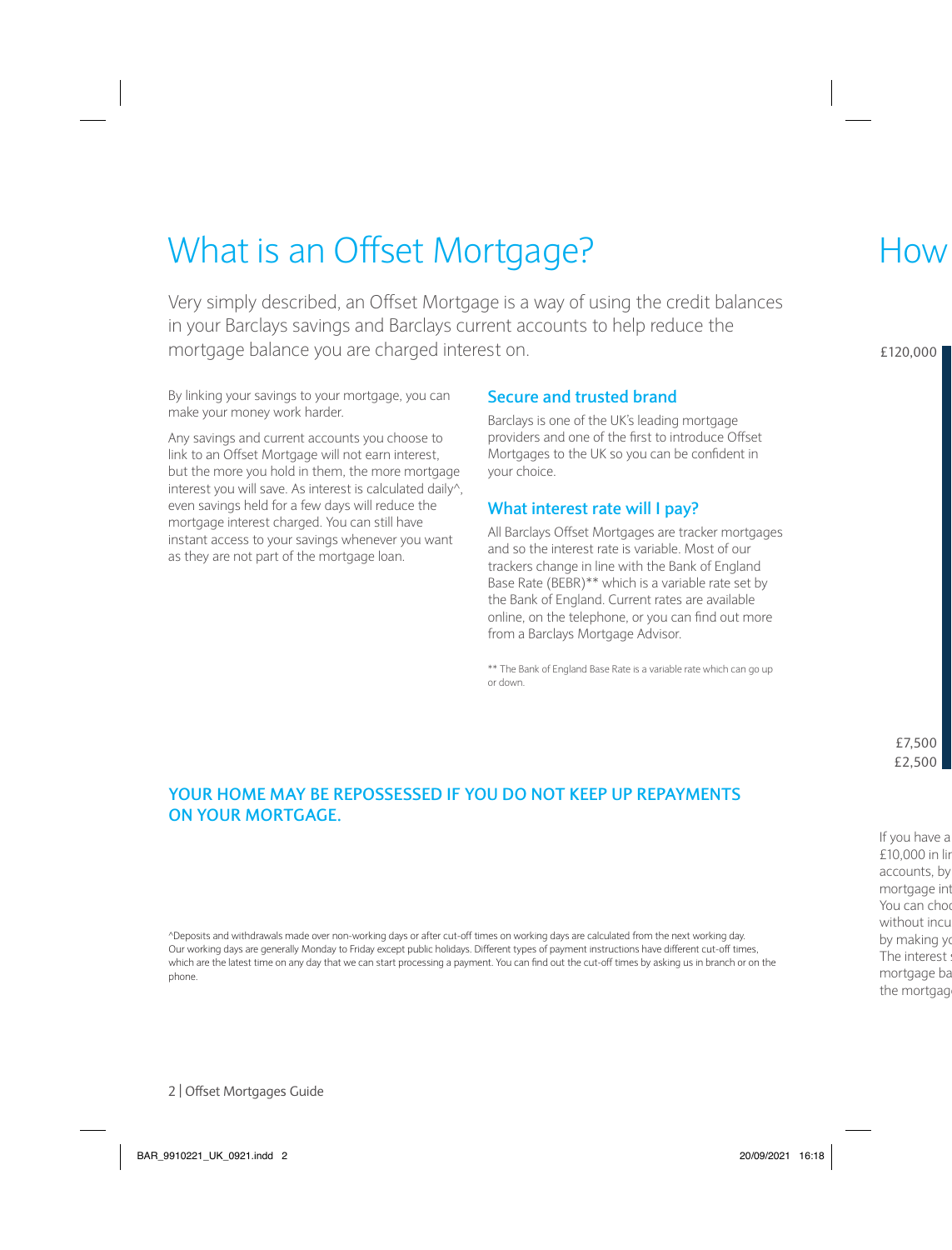## How the Barclays Offset Mortgage works



If you have a mortgage of £120,000 and have £10,000 in linked Barclays savings and current accounts, by offsetting you will only be charged mortgage interest on the £110,000 difference. You can choose to regularly overpay each month, without incurring early repayment charges, by making your contractual monthly payment. The interest saved will gradually reduce the mortgage balance and, therefore, the term of the mortgage or you can pay less each month.

To save even more interest you can also make adhoc overpayments on your mortgage at any time if it suits you.

Some charges may apply so please refer to your offer letter and Terms and Conditions.

Depending on how much you can offset over the course of the mortgage, you could save thousands of pounds in interest payments.

~No interest is payable on funds during the period when used in the offset arrangement.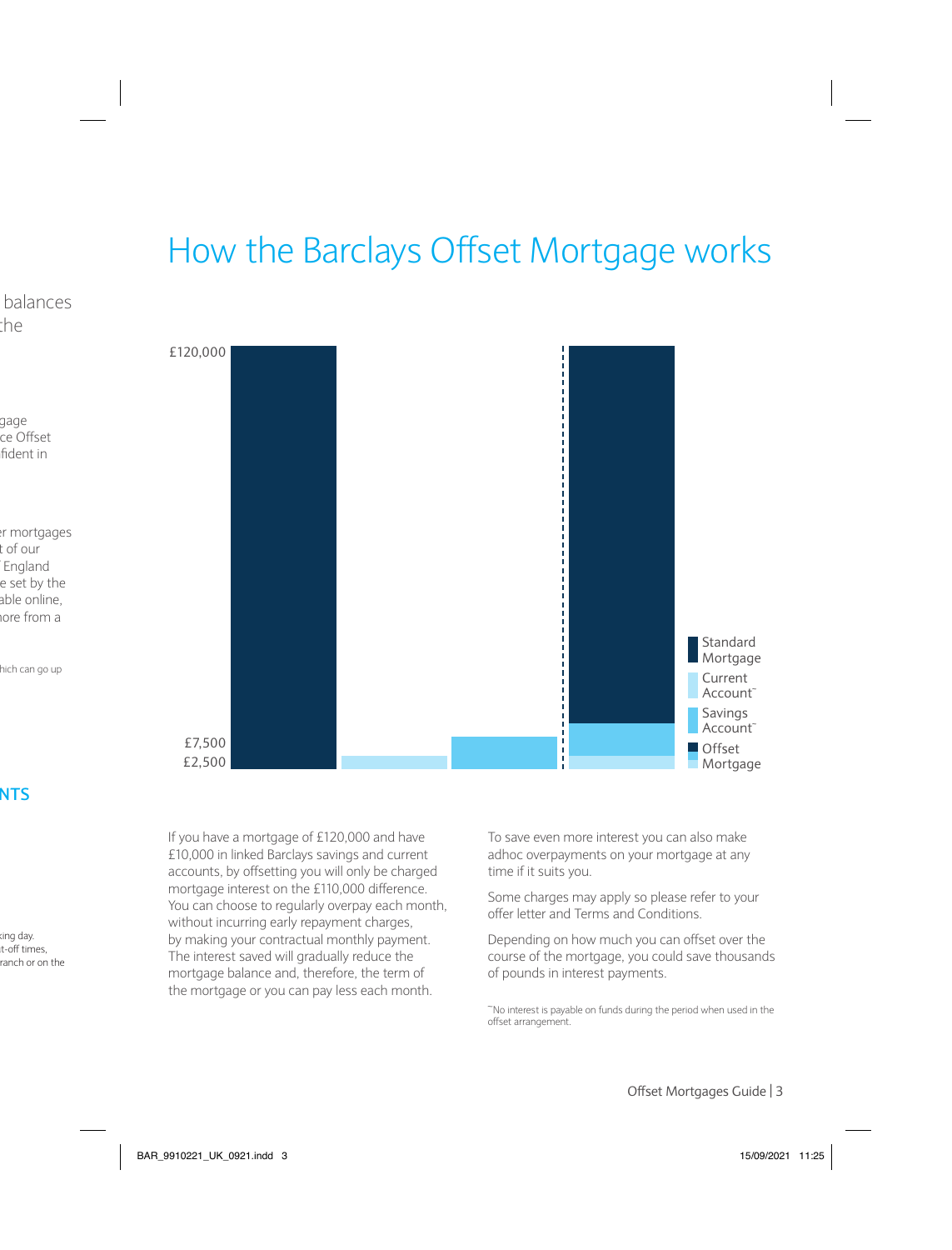## How does it work?

You can use the mortgage interest you save by offsetting in one of two ways: later, by reducing the term of your mortgage or now, by reducing your monthly mortgage payments.

#### **Taking the benefit later – 'term reduction'**

This could be ideal if you want to pay off your mortgage early. You make your regular monthly mortgage payment but the mortgage interest you save is used to reduce the balance each month and pay off your mortgage earlier – this could be days, months or even years earlier, depending on how much is offset against your mortgage.

#### **Taking the benefit now – 'payment reduction'**

Payment reduction could be ideal if you want to reduce your monthly expenditure. The mortgage interest you save one month is used to reduce your monthly mortgage payment in the following month.

Your monthly payments will therefore depend on the credit balance in your linked savings and current accounts during the previous month.

So you can either keep payments the same and pay off your mortgage earlier or pay a reduced monthly mortgage payment each month. Whichever you choose, you won't receive interest on your savings as a result but you'll still have access to your funds when you need them. A Barclays Offset Mortgage really does give you the opportunity to manage your money as it suits you.

#### **Linking your Current and Savings Accounts**

In order to help you get the best out of your Offset Mortgage we will automatically link any eligible savings and current accounts held in your sole or joint names.

Please note that the offset accounts have to be in the same names as the mortgage or in the sole name of one of the parties to the mortgage – we will not link joint savings accounts to sole account mortgages.

Details of these accounts and the balances that have been offset each month will appear on your offset statement.

If there are any accounts that you do not want us to automatically link against your Offset mortgage please call **0800 022 4022**\* and speak to the Offset Linking Team.  $\Box$ withdrawals made over non-working days or after cut-off times on working days are calculated from the next working days are calculated from the next working days are calculated from the next working day.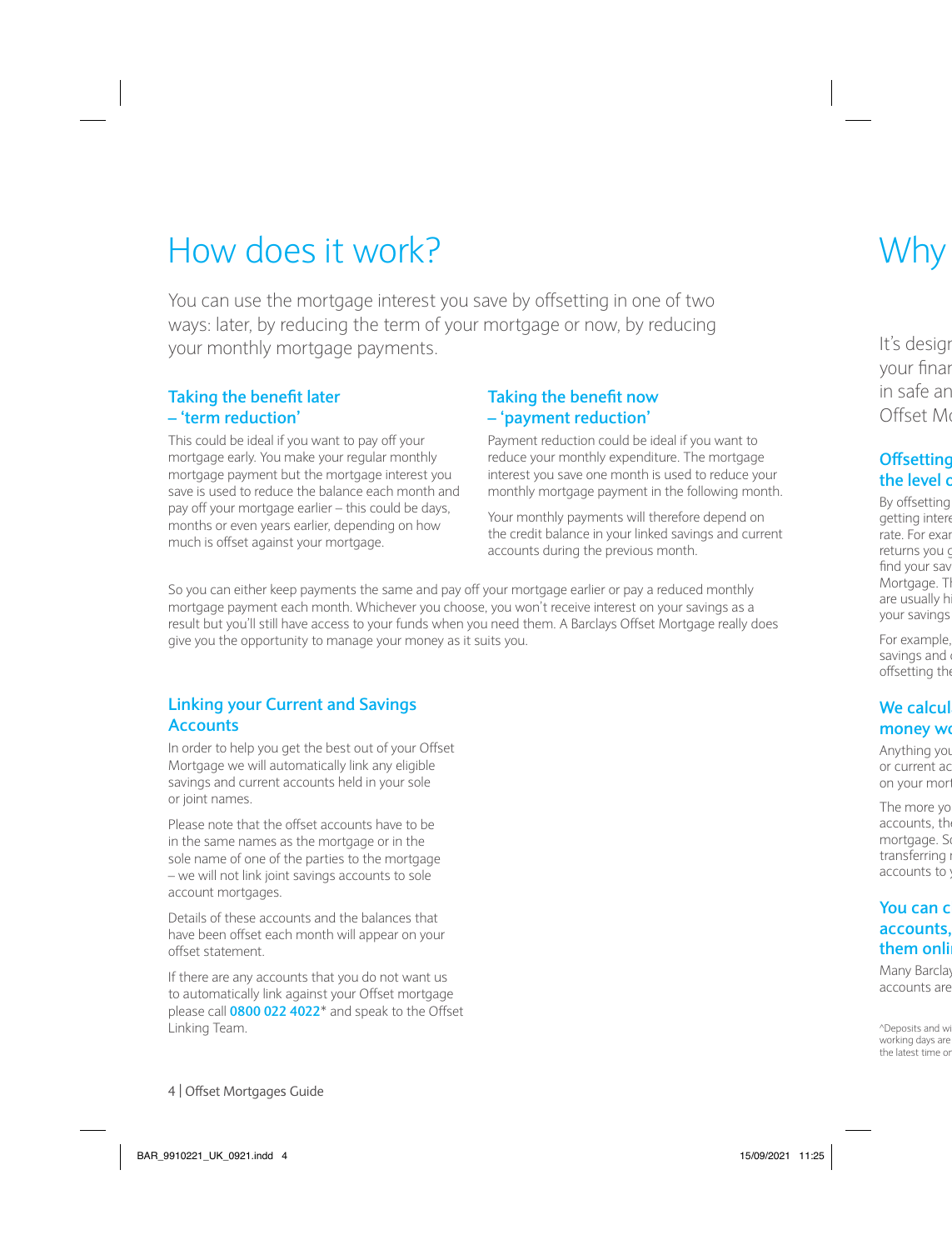## Why choose a Barclays Offset Mortgage?

It's designed to work around you – rather than change the way you deal with your finances. And because it's a mortgage from Barclays, you know you're in safe and expert hands. Let's look at some of the special features of a Barclays Offset Mortgage:

#### **Offsetting can make sense whatever the level of interest rates**

By offsetting with Barclays, you are effectively getting interest on your savings at the full mortgage rate. For example, if rates are low and affecting the returns you get on your savings accounts, you may find your savings work harder for you with an Offset Mortgage. This is because mortgage interest rates are usually higher than the rates you can get on your savings accounts.

For example, if your mortgage rate was 6%, your savings and current account balances would be offsetting the mortgage interest at that rate.

#### **We calculate interest daily^ – so your money works harder**

Anything you put in your Barclays linked savings or current accounts reduces the interest charged on your mortgage, the following month.

The more you have in your Barclays linked accounts, the more interest you save on your mortgage. So you may want to consider transferring money held in other savings accounts to your Barclays linked accounts.

#### **You can choose from many eligible accounts, and view and manage them online**

Many Barclays current and instant access savings accounts are eligible to be offset as well as all

Barclays Mini Cash ISAs. You can see all your accounts online, alongside your mortgage account, and make transfers between accounts when it suits you.

#### **You keep any historical cash ISA allowances**

If you've saved money in a cash ISA, you can offset this. If in the future you don't want to offset your ISA accounts, you will not have lost your historical tax-free cash ISA capital allowance.

You may wish to check whether offsetting your cash ISA is right for you; this may depend on your personal circumstances and requirements as well as the interest rates payable on your cash ISA accounts.

#### **Offsetting may be tax efficient**

As no interest is earned on your Barclays linked Current and Savings Accounts, there is no tax to pay on savings interest received. This may be particularly efficient if you're a higher rate tax payer.

#### **How to save even more**

We let you overpay as much as you like, whenever you are able. However, fees may apply when you repay your mortgage in full† .

† Your mortgage product may require the payment of an early repayment charge on early redemption (either fully or in part). Details are available on request by calling 0800 022 4022\* or by reference to your original mortgage offer.

^Deposits and withdrawals made over non-working days or after cut-off times on working days are calculated from the next working day. Our working days are generally Monday to Friday except public holidays. Different types of payment instructions have different cut-off times, which are the latest time on any day that we can start processing a payment. You can find out the cut-off times by asking us in branch or on the phone.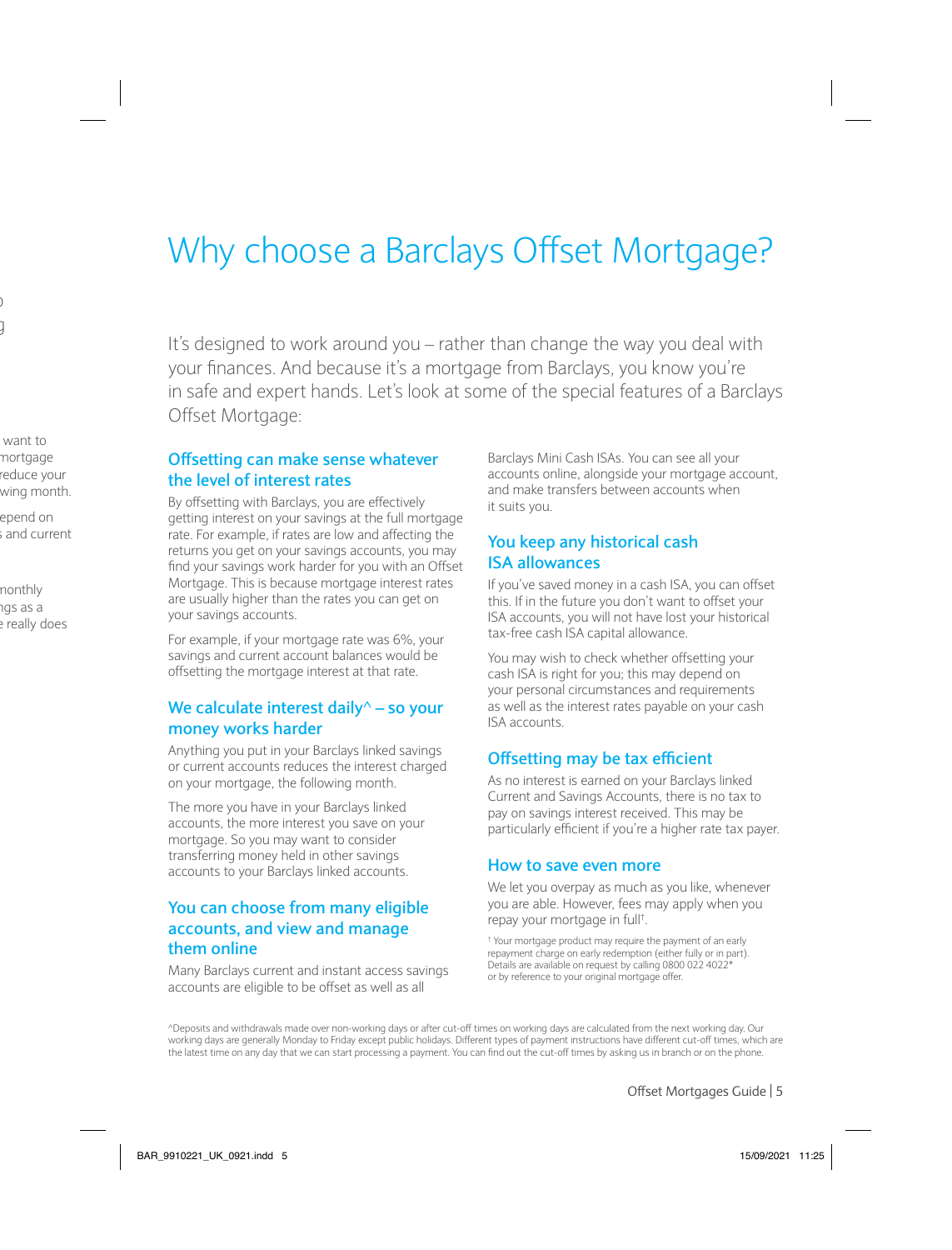# Is an Offset Mortgage right for you?

If you have savings or a little left over each month, an Offset Mortgage could suit you. That applies whether you're remortgaging or buying a new home.

| <b>Your Situation</b>                                                                                                                       | The Benefits of an Offset Mortgage                                                                                                                                      |
|---------------------------------------------------------------------------------------------------------------------------------------------|-------------------------------------------------------------------------------------------------------------------------------------------------------------------------|
| An Offset Mortgage could be particularly useful if:                                                                                         |                                                                                                                                                                         |
| You want to save now, as well as pay off<br>your mortgage faster                                                                            | Your savings could work efficiently until you need<br>them - and at the same time you could either<br>reduce your monthly payments or the term of<br>your mortgage      |
| You want to save regularly towards your annual<br>tax bill                                                                                  |                                                                                                                                                                         |
| You want to be able to dip in and out of your<br>savings as you need them                                                                   |                                                                                                                                                                         |
| You are self-employed or in a job where your<br>income is variable and may consist of additional<br>payments, such as bonuses or commission | As interest is calculated daily any regular monthly<br>overpayments or any bulk payments to your offset<br>accounts will start to save mortgage interest<br>immediately |
| You have other sources of income such as rent                                                                                               |                                                                                                                                                                         |

If you are interested in an Offset Mortgage or would like more information after reading this booklet, please make an appointment to see a Barclays Mortgage Adviser in one or our branches, or call **0845 677 9993**\*.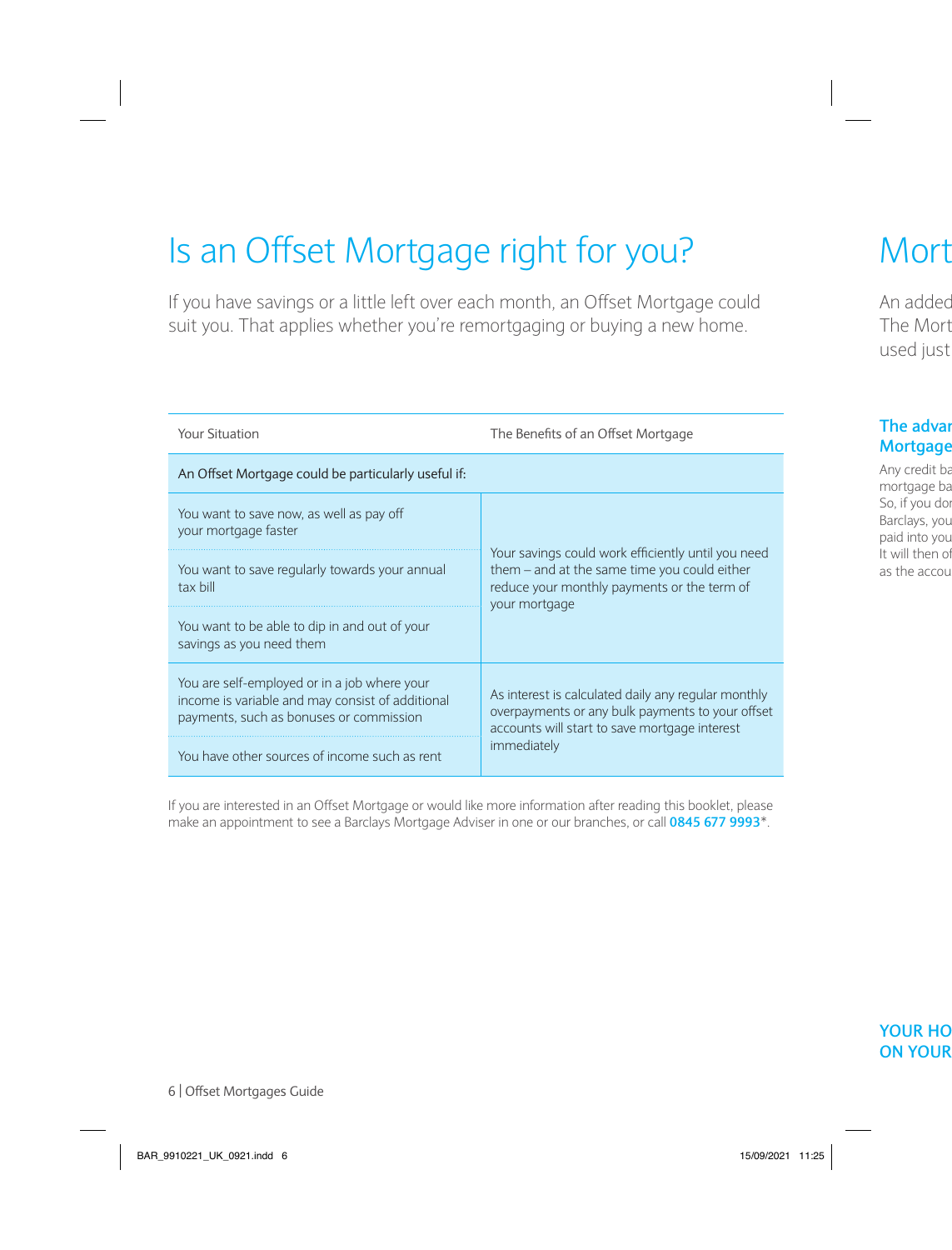### Mortgage Current Account

An added feature of your Offset Mortgage is a Mortgage Current Account. The Mortgage Current Account is linked to your mortgage and can be used just like a normal current account.

#### **The advantages of using the Mortgage Current Account**

Any credit balance in the account offsets the mortgage balance, just like the linked savings. So, if you don't hold a current account with Barclays, you could consider having your salary paid into your Barclays Mortgage Current Account. It will then offset the mortgage balance, as long as the account remains in credit.

#### **Makes paying in and out easy**

You can use your cheque book and debit card to make payments from your mortgage current account. You can also manage the account online or by telephone to view statements, set up standing orders or manage regular payments.

#### **YOUR HOME MAY BE REPOSSESSED IF YOU DO NOT KEEP UP REPAYMENTS ON YOUR MORTGAGE.**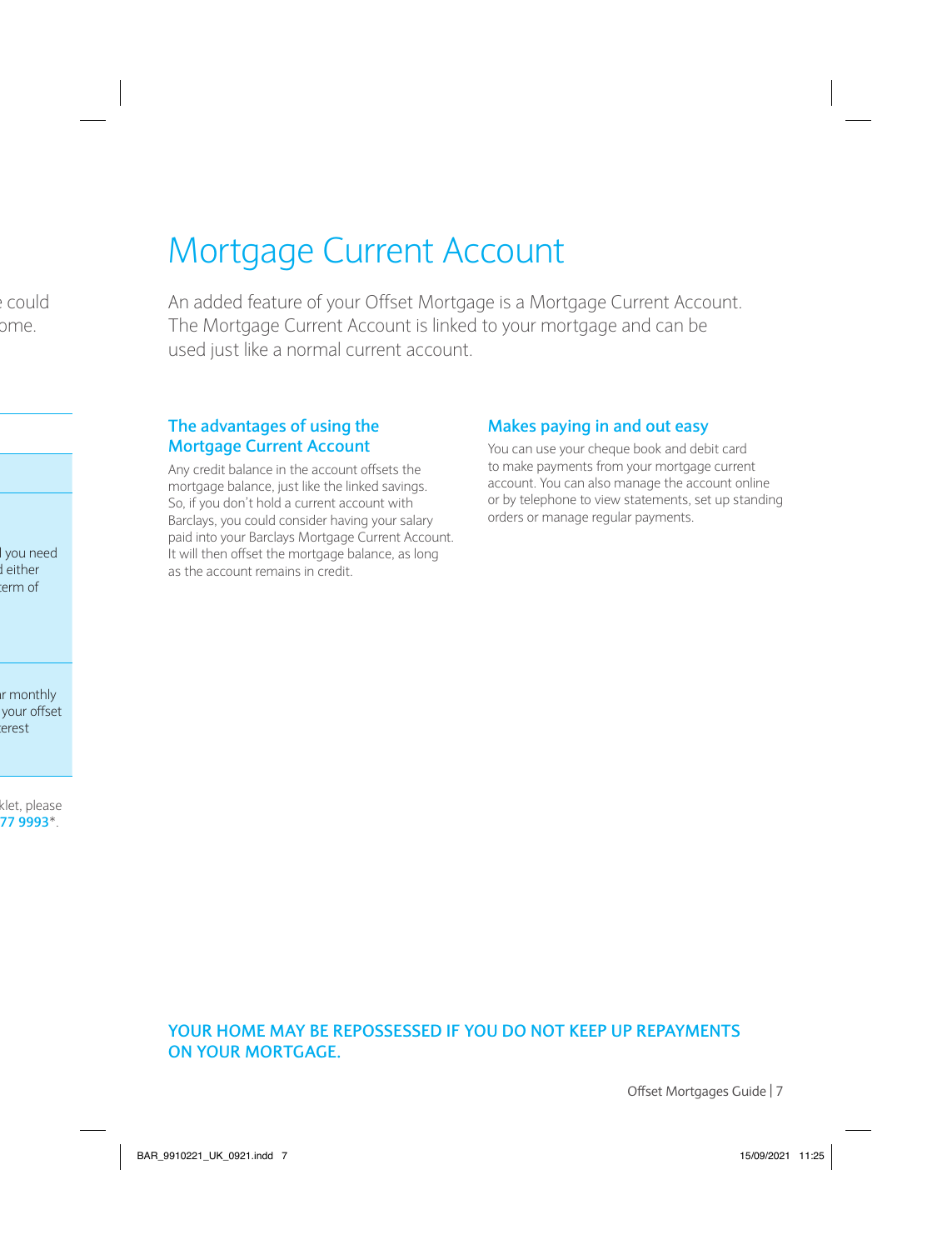### Your questions answered

#### **How many people can be part of an Offset Mortgage?**

Offset mortgages can be offered to one or two applicants.

#### **Which accounts can I use to offset?**

Many Barclays current and instant access savings accounts are eligible to be offset as well as all Barclays Mini Cash ISAs. With the exception of Cash ISAs we will automatically link all eligible savings and current accounts. However, you cannot offset Bonds. Check with your Mortgage Adviser if your Barclays accounts are eligible to be offset. If you don't have a suitable Barclays account, we can open one for you.

#### **Can I offset accounts in individual names on a joint mortgage?**

Yes, you can offset the savings or current accounts of an individual as long as they are named on the mortgage. Please be aware that eligible accounts in a sole name will automatically be linked to the offset mortgage, and account and balance details for both joint and individual accounts will appear on the monthly Offset statement.

#### **How and when do I choose which accounts to offset?**

You can open additional savings accounts at any time before your mortgage completes if you wish to keep your savings in different accounts. We will link all eligible savings and current accounts to your mortgage when it completes but not your Cash ISAs. You will receive a letter confirming the accounts that have been offset and you can contact us if you wish to open new accounts or to offset any Cash ISAs.

If you decide that there are accounts that you would prefer were not automatically offset against your Offset mortgage, please call **0800 022 4022**\* and speak to the Offset Linking Team.

#### **Will I get credit interest on my savings?**

No, from the day your mortgage completes and your Offset Arrangement is set up, your linked savings will stop earning interest.The total balance of your offset accounts will instead be used to reduce the mortgage balance that interest is calculated on. The interest you save every month is known as your Offset Benefit.

#### **How can an Offset Mortgage reduce the length of my mortgage?**

If you choose 'term reduction', we'll collect your full monthly mortgage payment, and the interest saved from offsetting your savings (your Offset Benefit) will be used to reduce the capital part of your mortgage, thus helping to pay it off sooner.

#### **If I choose to reduce my monthly payments, how will I know what I'm paying each month?**

We'll send you an Offset statement at the end of each month showing a daily breakdown of the Offset Benefit you have earned from any accounts you have linked to your mortgage. This statement will also show the monthly payment that we will collect by direct debit in the following month.

#### **What will my payment be in the month my mortgage completes?**

As your mortgage can complete at any time during the month we will not collect your first payment until the following month. However, you will begin to earn Offset Benefit on the total balances in the accounts that you have linked to your mortgage.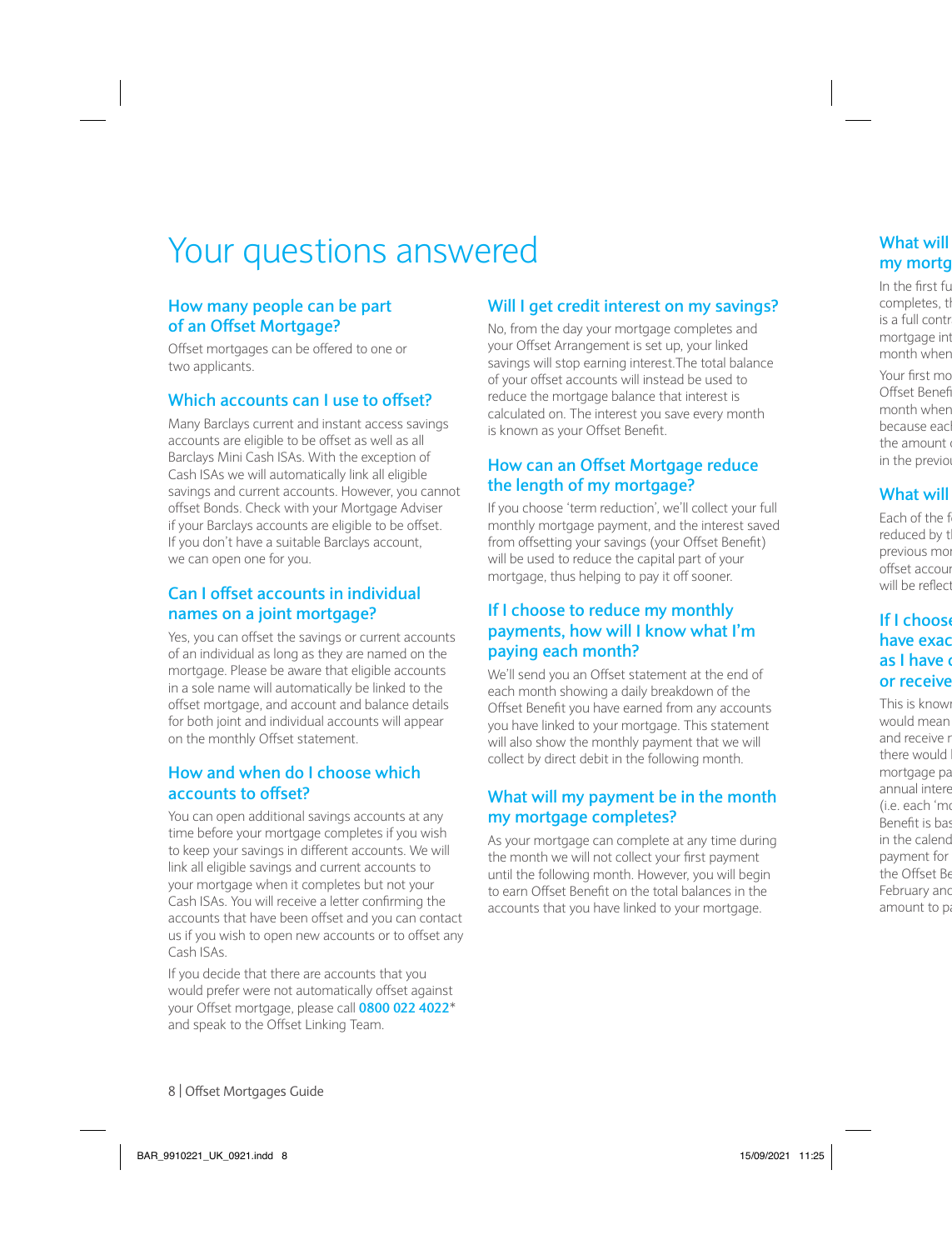#### **What will I pay in the month after my mortgage completes?**

In the first full month after your mortgage completes, the payment you will have to make is a full contractual monthly payment plus any mortgage interest carried forward from the month when your mortgage completed.

Your first monthly payment will be reduced by the Offset Benefit you have earned by the end of the month when your mortgage completes. This is because each monthly payment is reduced by the amount of Offset Benefit that you have earned in the previous month.

#### **What will I pay each month thereafter?**

Each of the following monthly payments will be reduced by the Offset Benefit earned during the previous month. If the total balance held in your offset accounts fluctuates during the month, this will be reflected in the following month's payment.

#### **If I choose 'payment reduction' and have exactly the same in savings as I have on my mortgage, will I pay or receive any interest?**

This is known as 100% offset, and in theory it would mean you pay no interest on your mortgage and receive no interest on your savings. In reality there would be slight anomalies. The monthly mortgage payment is calculated as 1/12th of the annual interest plus any capital repayment due (i.e. each 'month' is 30.4 days) whereas the Offset Benefit is based on the actual number of days in the calendar month. For example, the mortgage payment for March would be for 30.4 days less the Offset Benefit earned during the 28 days of February and there would, therefore, be a small amount to pay.

#### **What happens if I have more in savings balances than I have outstanding on my mortgage?**

Because of the way interest is calculated on an Offset Mortgage, you wouldn't receive any credit interest on the surplus savings.

#### **Can I withdraw an account from the offset arrangement?**

Yes. Simply let us know which account you no longer wish to offset and we can arrange this for you. Alternatively, you can remove the account yourself if you are registered for Online Banking.

Any account you choose to withdraw from the Offset Arrangement will continue to operate under the terms and conditions of the particular product. You will start earning interest (if applicable) on any credit balance held in that account and it will no longer be included in the interest calculation for the mortgage. You can return any eligible account to the Offset Arrangement at any time.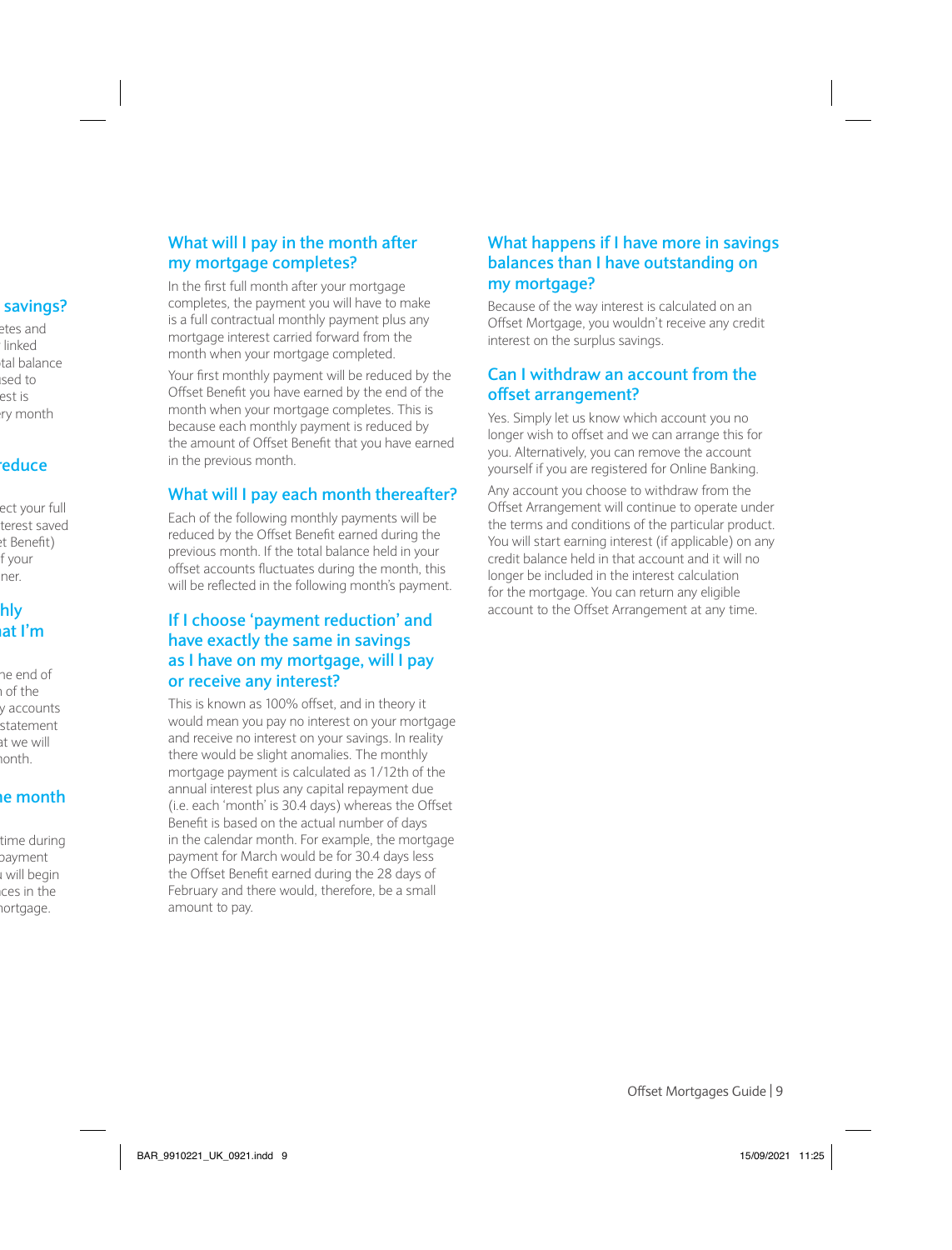# Would you like more information?

#### **New Offset Enquiry**

If you are interested in an Offset Mortgage or would like more information after reading this booklet, please make an appointment to see a Mortgage Adviser in one of our branches, or call **0845 677 9993**\* to speak to a mortgage specialist.

#### **Existing Offset Customers**

If you already have an Offset Mortgage and have any queries about which accounts you can offset, please contact us on **0800 022 4022**\* and speak to the 'Offset Linking Team'.

### You can also find more information about Offset Mortgages at **barclays.co.uk**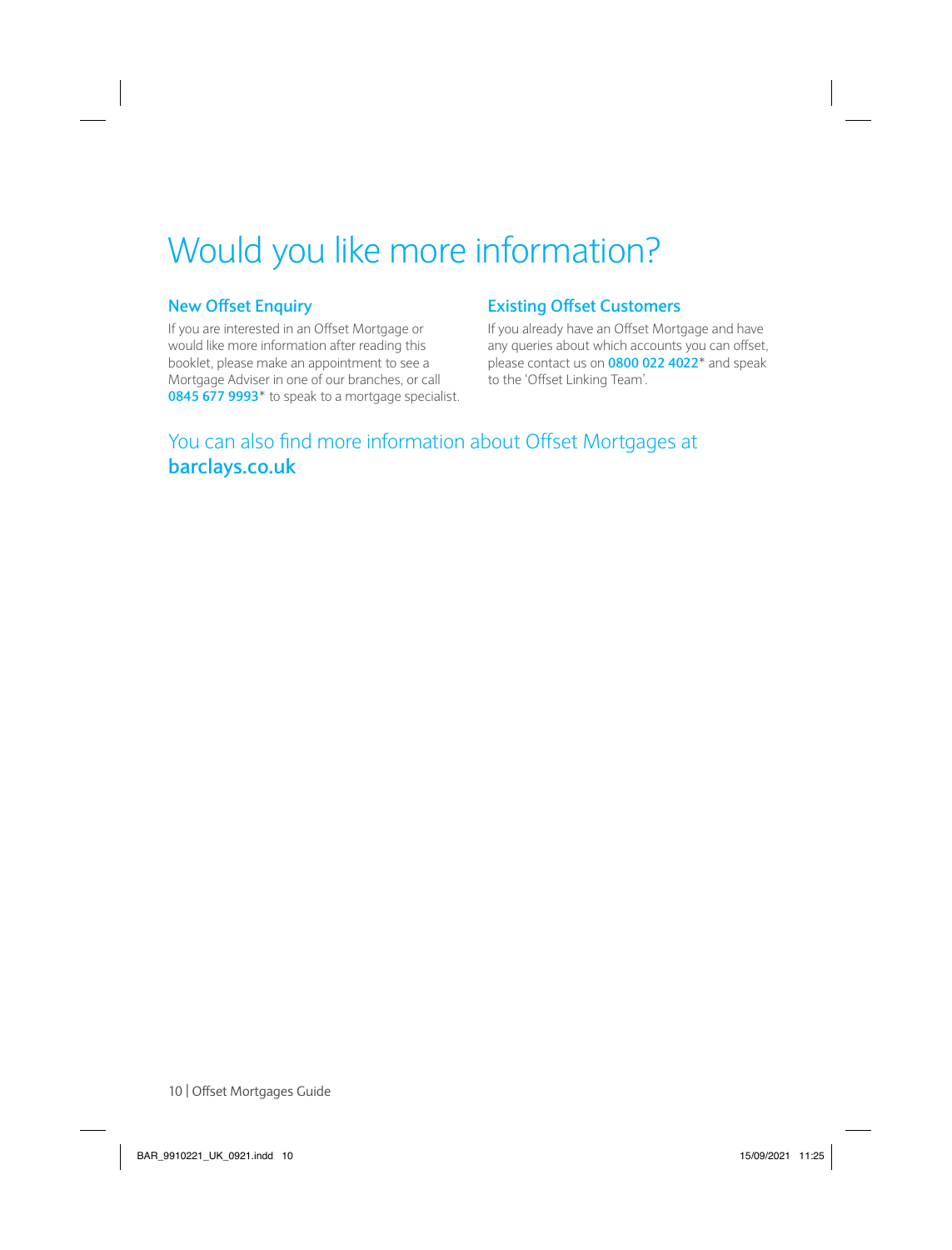Offset Mortgages Guide | 11